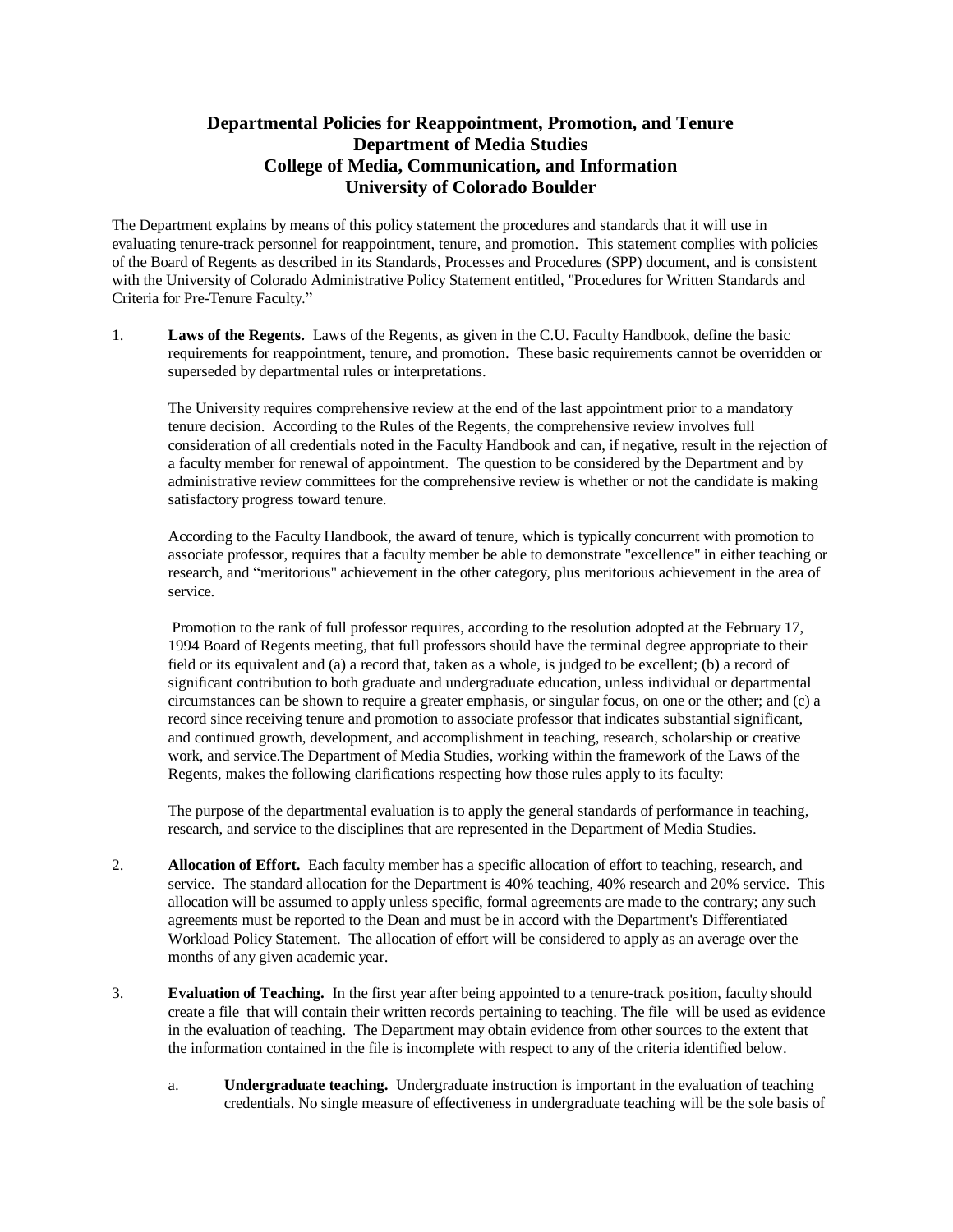judgment by the Department. Criteria to be used in the evaluation of achievement in undergraduate teaching include:

- 1. statements of teaching philosophy or self-evaluation of teaching;
- 2. faculty **c**ourse questionnaire scores from all classes;
- 3. peer evaluation (by class visitation or other mechanisms);
- 4. examples of course outlines, syllabi, examinations and other items that indicate the nature of instruction;
- 5. descriptions of the development or improvement of coursework;
- 6. written statements from the Chair or others concerning willingness to teach, rapport with students, important contributions to curriculum development, or other related matters;
- 7. Evidence of subsequent student success and other outcomes pertinent to the case at hand.

Beyond formal classroom instruction, the following criteria will be included by the Department in its evaluation of teaching: advising service to undergraduate Students, directing independent study or independent research projects involving undergraduate students and activities promoting faculty-student interaction, including directing Honors projects and Latin Honors theses. In addition, a faculty member may submit, or the Department may consider at its own initiative, other evidence of teaching performance that seem appropriate for a particular individual.

The Department will develop and maintain a schedule and process for conducting regular peer evaluations of faculty at all ranks to be used in compiling dossiers for reappointment, tenure and promotion, posttenure review, and promotion to full professor. Faculty members may also request that the Chair arrange a peer evaluation that will assist them in making improvements in teaching prior to evaluation. Other mechanisms for consultation on teaching include the Faculty Teaching Excellence Program and the Presidential Teaching Scholars consultation program.Faculty members are not required to use those mechanisms of self-improvement, but are encouraged to do so.

b. **Graduate instruction.** Graduate instruction is an important component of teaching evaluation. All faculty members are expected to advise MA and/or PhD students (as governed by Departmental policies on such service), serve on committees of students sponsored by other faculty members, participate in the screening of new students and assessment of ongoing students, and instruct graduate students through regular courses or seminars. Faculty members should document their involvement with graduate students as part of their teaching file.

The question to be considered by the Department in its evaluation of teaching is as follows: Is the faculty member's demonstrated performance in teaching consistent with the general standard for reappointment, promotion, or tenure as described by the Laws of Regents.

4. **Evaluation of Research.** Achievement in research is an important component of the Department's evaluation of faculty members who are under review for reappointment, promotion, or tenure. For purposes of evaluation, the Department considers research as those activities of scholarship that contribute to the Department's and University's mission to produce knowledge. As a means of facilitating the evaluation, faculty members should maintain a record of their research and scholarly activity.

Publication is an important criterion for departmental evaluation of research. Publication venues will be evaluated in light of traditional criteria, such as books in academic presses, articles in peer reviewed journals, and chapters in prestigious volumes, but will not be limited to these. Instead, the Department recognizes that academic scholarship evolves, and that the forms, venues, and reach of scholarly publication can be evaluated in light of this fact, keeping in mind the objectives—in such areas as academic reputation and public sugnificance—that evaluation using traditional criteria were designed to meet.. Published work, regardless of venue, should show evidence of originality and importance.

A second important criterion for evaluation of research is the candidate's national or international reputation for achievement in research and scholarship. The Department will gather evidence of reputation